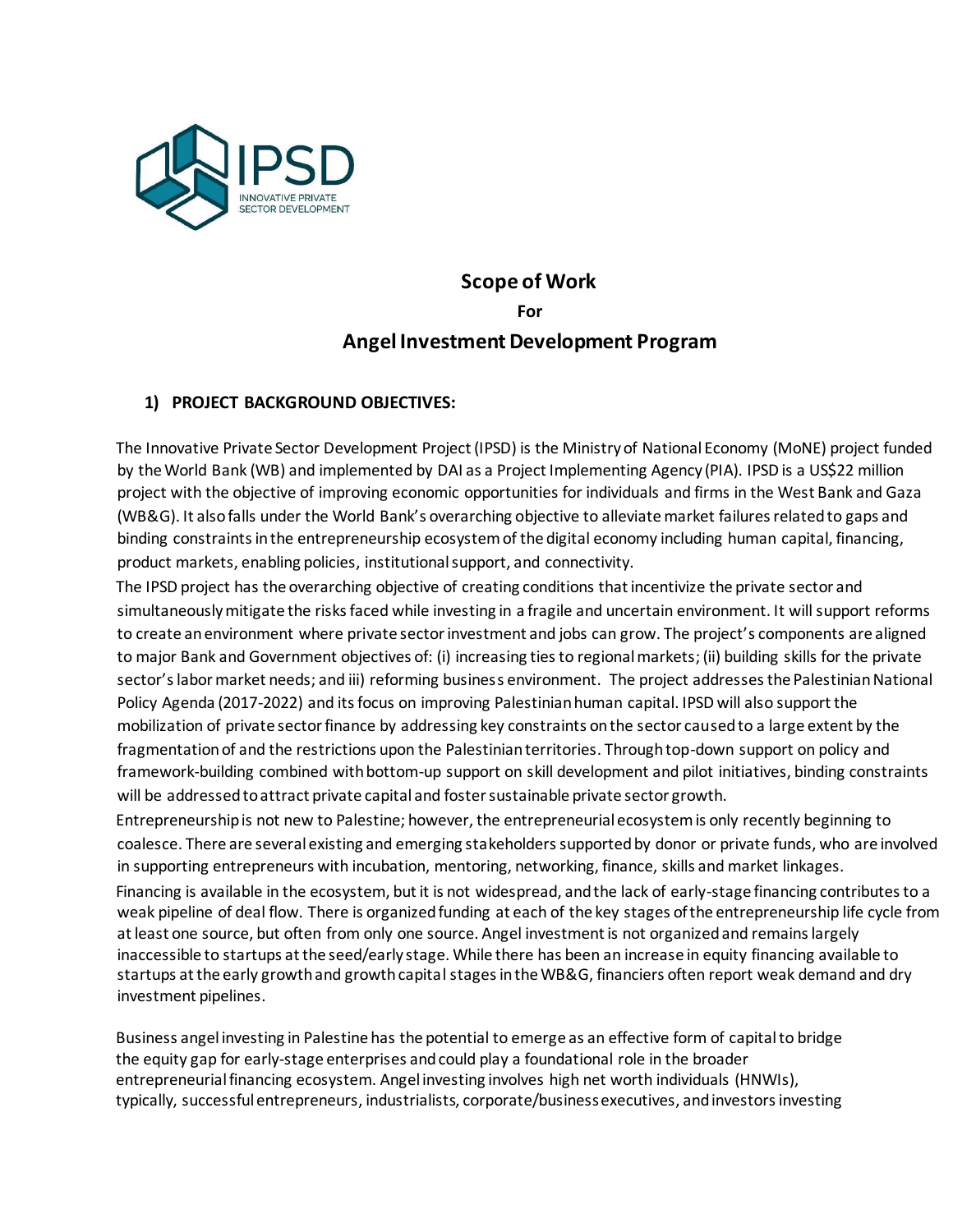their own capital into startup and early-stage businesses.

High Net Worth Individuals (HNWIs) in the West Bank largely come from non-digital/technology backgrounds, have a general risk-averse mentality and are unfamiliar with startup investment structures and strategies, which raises the need to provide a program to address these gaps by promoting and supporting the development of new angel groups/networks in the WB&G while potentially linking in regional ecosystems and Palestinian diaspora. Initial tactics will target identifying and cultivating potential angel investing 'champions' (lead HNWIs) and group managers who can serve as anchors for developing new angel groups and will include providing operational support to sustain such activity.

The mandate of this SOW falls under IPSD's Component 1, Activity 2 and addresses the lack of early-stage financing within the context of the Palestinian entrepreneurial ecosystem as there is a strong need to address knowledge and experiential deficiencies in startup investing/fundraising on both the demand (entrepreneur) and supply (capital) sides. To build an enabling ecosystem to address these gaps, IPSD's Component 1, Activity 2 will adopt a three-pillared approach to build capacity of investors, entrepreneurs and entrepreneur support organizations (i.e., ESOs):

- **Angel investor group building:** developing structured angel groups while mobilizing complementary early stage capital sources through a combination of technical assistance and coaching to investors.
- **Investment Readiness Advisory Services (IRAS):** improving entrepreneur ability to raise capital by providing investment readiness and investor engagement support; and
- **Catalytic Funding:** offering investment readiness (pre-investment) grants to bridge the early commercialization funding gap to investment, and co-investment funding aimed at de-risking and stimulating private investment.

Through investment readiness advisory services, catalytic funding, and the mobilization of angel investors, IPSD's interventions are expected to contribute towards improving funding availability for early-stage companies, as well as investment pipeline building of start-ups and high growth potential businesses ready for investment.

# **2) OBJECTIVES AND JUSTIFICATIONS OF THE ASSIGNMENT**

# **IPSD is seeking an expert firm/consortium with experience working with early-stage investors (angel investors, seed stage funds, VCs, family offices, corporate VCs, etc.) to provide on-the-ground and remote design and delivery of the Program for Angel Investment Development (PAID) for the Palestinian Ecosystem.**

The project aims to support the development of new angel initiatives (groups/networks/syndicates/etc.) in the WB&G while potentially linking in regional ecosystems and Palestinian diaspora. Initial tactics will target identifying and supporting potential angel investing 'champions' (lead HNWIs) and group managers, and more generally early-stage investment programs targeting private investors, that can serve as anchors for developing new angel groups, and will include providing technical support and operational guidance to sustain their activities.

IPSD may also provide additional assistance through capacity development grants (CDGs) to support the initial setup and operating costs associated with launching a new angel investing initiative. The Firm/Consortium may be asked to provide input on the CDG program including the estimated funding needs and key performance-based indicators for such grants for potential recipients.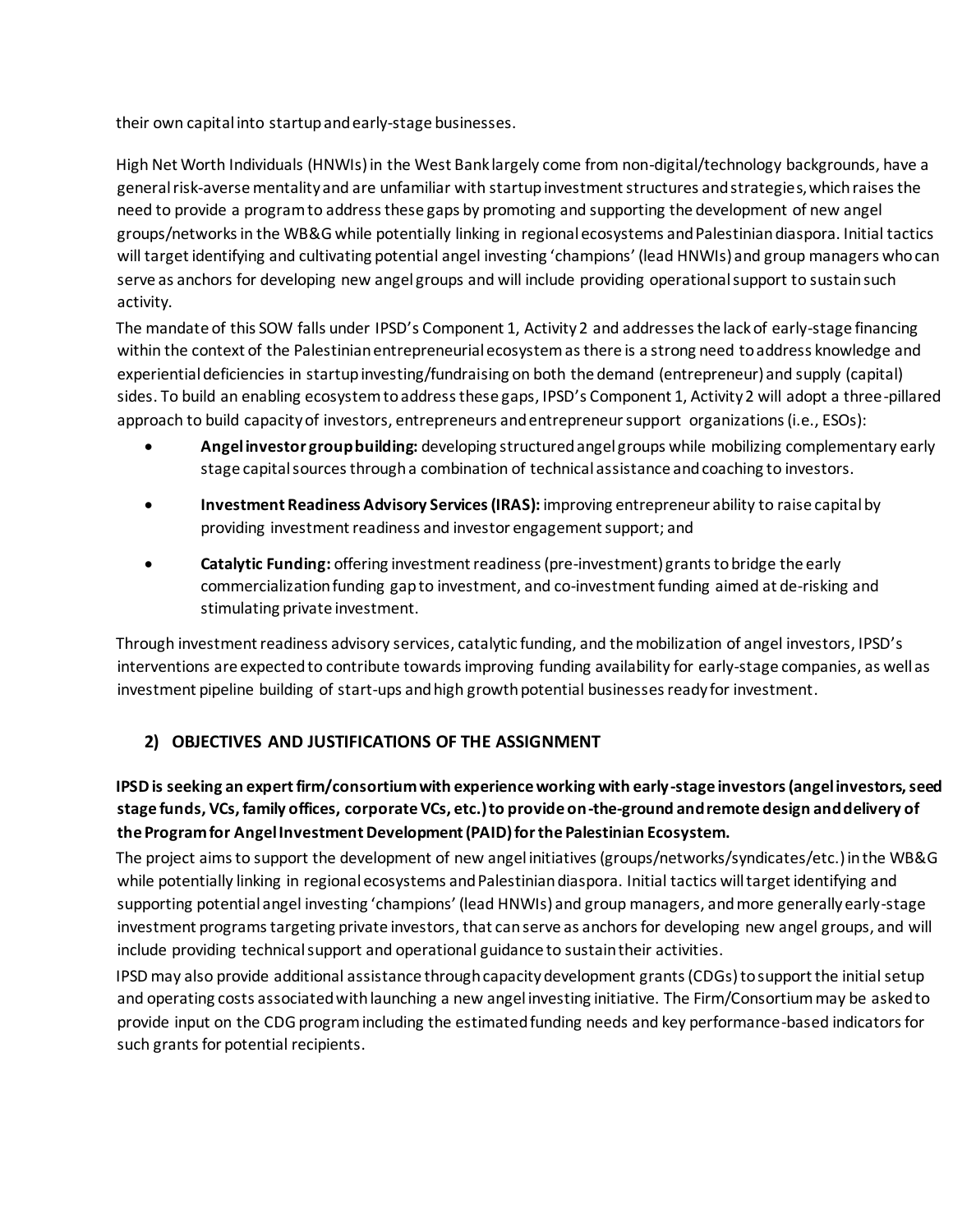The Firm/Consortium may be responsible for supporting and assessing angel investing initiatives that apply for CDGs, which could include preparing budgets and development plans along with preparing an assessment report that will be utilized in the review process of such initiatives' applications.

The core outputs for the project are to have angel investors actively, either individually or preferably through locallyled angel initiatives (network/group/syndicate/etc.), reviewing opportunities and investing in local startup companies. Beyond the core objectives, IPSD aims for the following goals within phase 1:

- At least 20 individual angels engaged by investor support activities;
- At least 2 Angel network/group initiatives are supported by the program;
- Angel investors who have joined/benefited from the program invest in (2-4) tech/tech enabled start-ups introduced through the program; and
- At least \$250K private capital is mobilized in investments.

# **3) PHAZED IMPLEMENTATION AND TIMELINE**

Due to the nature of this program, and the importance of sustaining the activities that will result from it, the project may utilize a phased implementation approach during which the first year and a half will be essential, and a contingent second phase ,an additional 12 months may follow as below:

- Phase 1 (18 months) will include an awareness raising and investor cultivation program [Task 1: 6 months] and the design, launch and implementation of the technical assistance program [Task 2: 12 months]. The firm/consortium will also support the CDG programduring Phase 1, including working with TA beneficiaries who may apply for CDGs and providing recommendations. Central to sustainability and scaling, this could include developing planning/strategy documents, defining objectives and key development milestones, and preparing budgets.
- Phase 2 (12 months), if deemed necessary, would include the continuation of both programs over an additional 12-month period. This would include continued support for launched and potentially new angel investment initiatives. The focus will be on scaling and moving the initiatives to sustainability. The Firm/Consortium's tasks may also include support to initiatives in identifying specific needs, applications, and recommendations toward CDGs or other program support.

It is important to highlight, the technical/financial proposal will be evaluated and examined to determine its responsiveness and compliancy with requirements specified in this solicitation document (see Tasks 1 and 2 below) within Phase 1. The financial proposal must include all envisioned costs including travel where face-to-face sessions are proposed.

Phase 1 of the assignment is expected to be undertaken between July 2022 and Dec 2023.

# **4) TASKS AND DELIVERABLES**

The Firm/Consortium, working in collaboration with IPSD will have the principal scope of work as follows:

# **Task 1: Awareness Raising and Investor Cultivation**

- Conducting outreach and networking to identify and short-list potential investors (in partnership with local support partners and the IPSD team,);
- Hosting awareness raising events ( preferably in-person ) on angel/early stage investing and/or leading special topical workshops for select audiences; and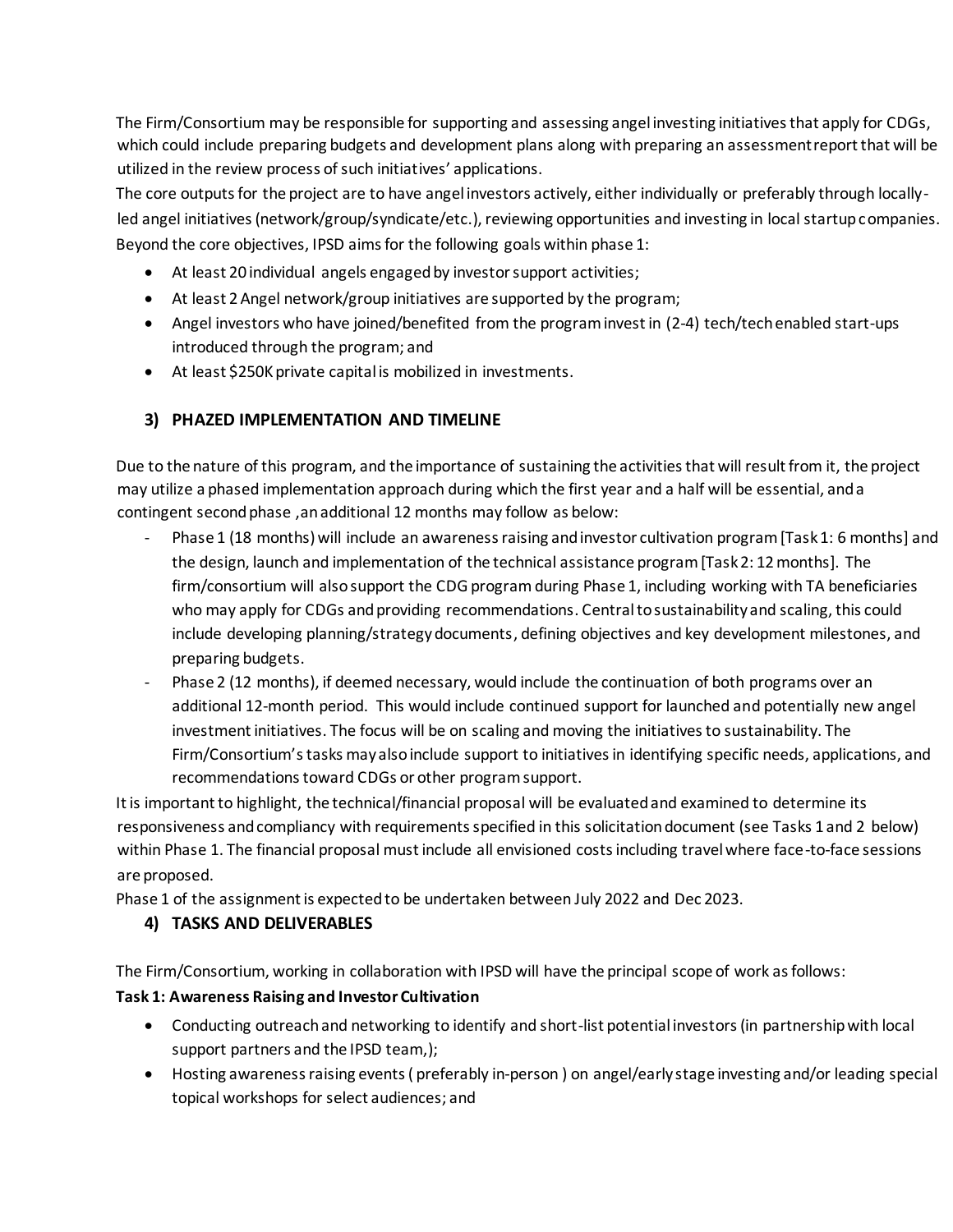• General educational sessions with new/prospective investors to consider investing in the early stage/angel investing asset class, including High Net Worth Individuals (HNWIs) and other private capital sources, such as family offices, corporates or other investment funds.

#### *Task 1 Deliverables*

**Deliverable 1.1:** A detailed Inception Report (due 4 weeks from contract signing) with: detailed methodology and approach to implementation with particular sensitivity and appreciation of a fast-evolving business environment post COVID-19 on angel investing, and private investments in general. Outreach and networking plan; and the program branding, rollout plan with timelines; curriculum overview; confirmation of delivery team of expert coaches and advisors (including part of the core delivery team and those that are part of an extended bench of experts); client reporting/coordination and draft participant feedback forms.

**Deliverable 1.2:** Prepare and implement a program branding and marketing plan. The plan will include conducting appropriate outreach in the West Bank and Gaza (and regionally and internationally within the Palestinian diaspora if relevant), including but not limited to: tapping online/offline channels as well as network of organizations supporting the development of the Palestinian entrepreneurial ecosystem (including investors, incubators, accelerators, etc.). The outreach plan may include giving presentations that help prospective investors gain a clear sense of PAID program objectives/outcomes, support approach, etc.

**Deliverable 1.3:** A Database of investors with target investment areas and needs assessment.

**Deliverable 1.4:** Training materials, sample documents (term sheets, e.g.) and guidance documents.

**Deliverable 1.5:** Hosting at least 4 awareness sessions, either in-personor online with the focus on early stage investing with the possibility of accompanying such sessions with workshops, where the audience can be introduced to case studies in angel investing.

**Deliverable 1.6:** Designing and implementing a monitoring and evaluation framework.

# **Task 2: Designing and leading an angel investment technical support program to develop local, regional, and/or diaspora angel investors into structured angel investing initiatives (networks, groups, syndicates, etc.) to invest in startups.**

The capacity development approach, model and format should be proposed initially in the proposal and inception report and may be iterated based on findings during Task 1 implementation.

Training topics and approaches could include:

- Support angel group champions by providing coaching and technical assistance in leadership development for new/existing angel groups.
- Technical assistance to develop investing skills and initiative (network, group, syndicate, etc.) capacity. The approach may be iterated to match prospective angel leaders/group sophistication levels, investment structures and market conditions. The firm will be expected to provide (or customize existing materials to local context) training materials and resources. Support areas could include, but not be limited to, the following:
	- o Identifying personal interests, motivations and objectives of individuals and determining how they fit into a particular investment style/thesis;
	- $\circ$  Developing management models and operating guides, and supporting review of registration types/structures for angel groups/networks;
	- o Attracting members and developing membership policies;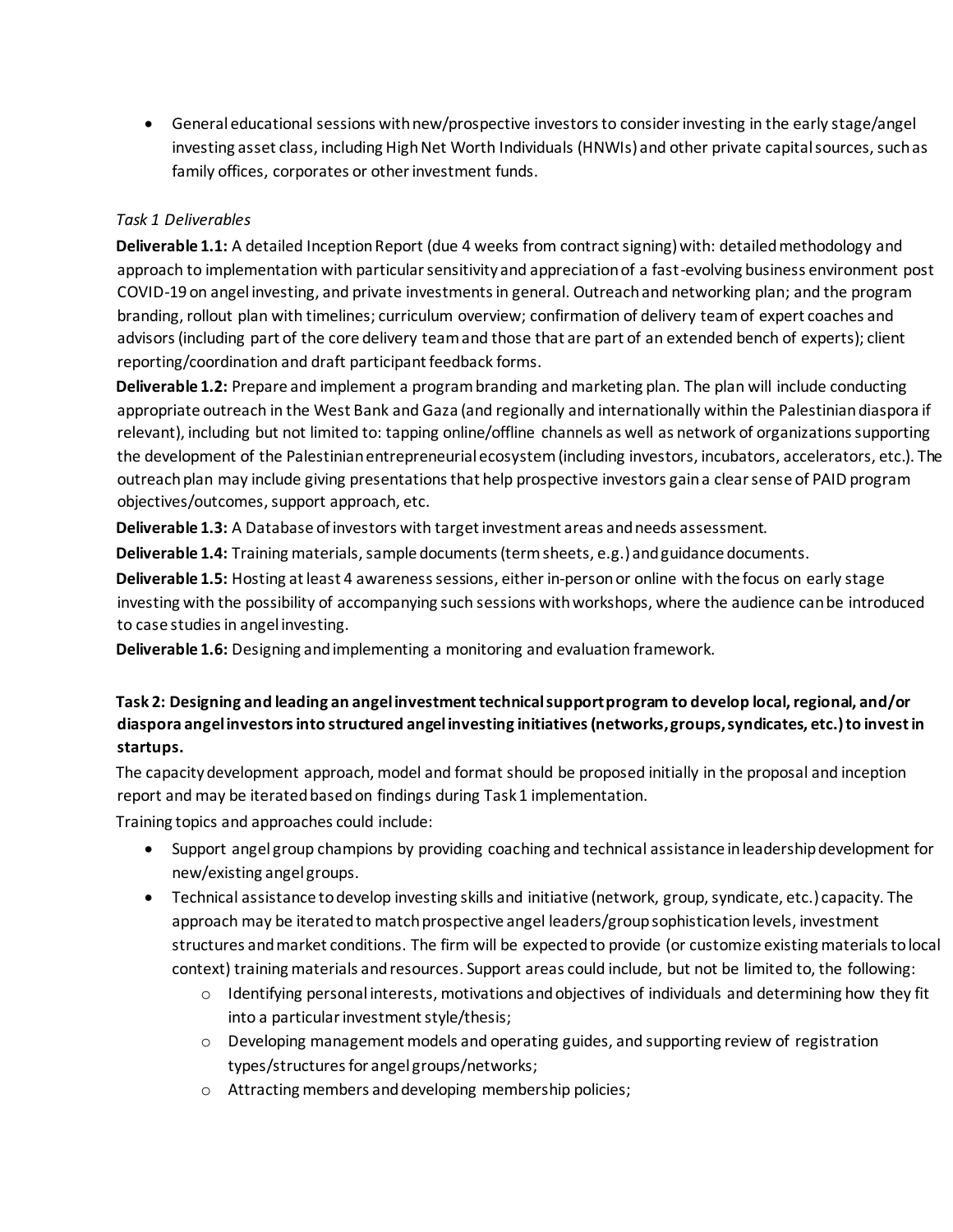- $\circ$  Investment models and deal structuring appropriate for startups and SMEs, such as equity and convertible notes or revenue share;
- o Mechanics for deal sourcing, due diligence, terms negotiation and deal execution;
- o Understanding investment documents such as term sheets, stock/note purchase agreements and shareholder agreements;
- o Strategies and tactics for de-risking investments, such as group investing and portfolio theory;
- o PR/Marketing campaign strategies
- o Post-investment responsibilities including mentoring, board governance, follow-on financing and exit strategies; and
- $\circ$  Pathways to angel network operating sustainability, including sponsorship, relationships with universities and revenue-generating activities
- Coaching or otherwise supporting other types of investors investing locally, potentially including private investors such as corporations or family offices on early-stage private investing in the start-up asset class;

Areas of technical support could include:

- Supporting promotional and awareness raising activities including angel investing workshops, events, summits, or forums;
- Developing/leading other knowledge-building activities such as study trips; and
- Addressing legal/regulatory policy topics in an advisory capacity, as appropriate.
- Developing and/or providing relevant technical support including materials and support documents, for instance sample membership agreements, management guidelines, due diligence templates/checklists, sample term sheets, etc.

#### *Task 2 Deliverables*

**Deliverable 2.1**: A detailed design and work plan with: detailed methodology and approach to the implementation of Task 2. Rollout plan with timelines; curriculum overview; confirmation of delivery team of expert coaches and advisors (including part of the core delivery team and those that are part of an extended bench of experts); client reporting/coordination and draft participant feedback forms.

**Deliverable 2.2:** Program delivery – including the implementation of coaching and support to angel group champions; group-based program delivery (as appropriate); regional and international linkages facilitation and support; building working partnerships or engagements to achieve project outputs and outcomes with domestic and regional/international angel groups. Technical assistance, coaching and support shall range from in-person to remote trainings. Reporting on this deliverable will be on a quarterly basis covering the activities and achievements of the program during that period

**Deliverable 2.3**: Hosting at least 4 educational sessions with new/prospective investors to consider investing in the early stage/angel investing asset class, including High Net Worth Individuals (HNWIs) and other private capital sources, such as family offices, corporates or other investment funds.

**Deliverable 2.4:** A manual or operating guide for supported initiatives, which is developed in collaboration with the leadership of such initiatives, this may also include Group/organizational documents such: membership agreements, investment process chart, group collateral materials, etc.

**Deliverable 2.5:** Designing and implementing a monitoring and evaluation framework.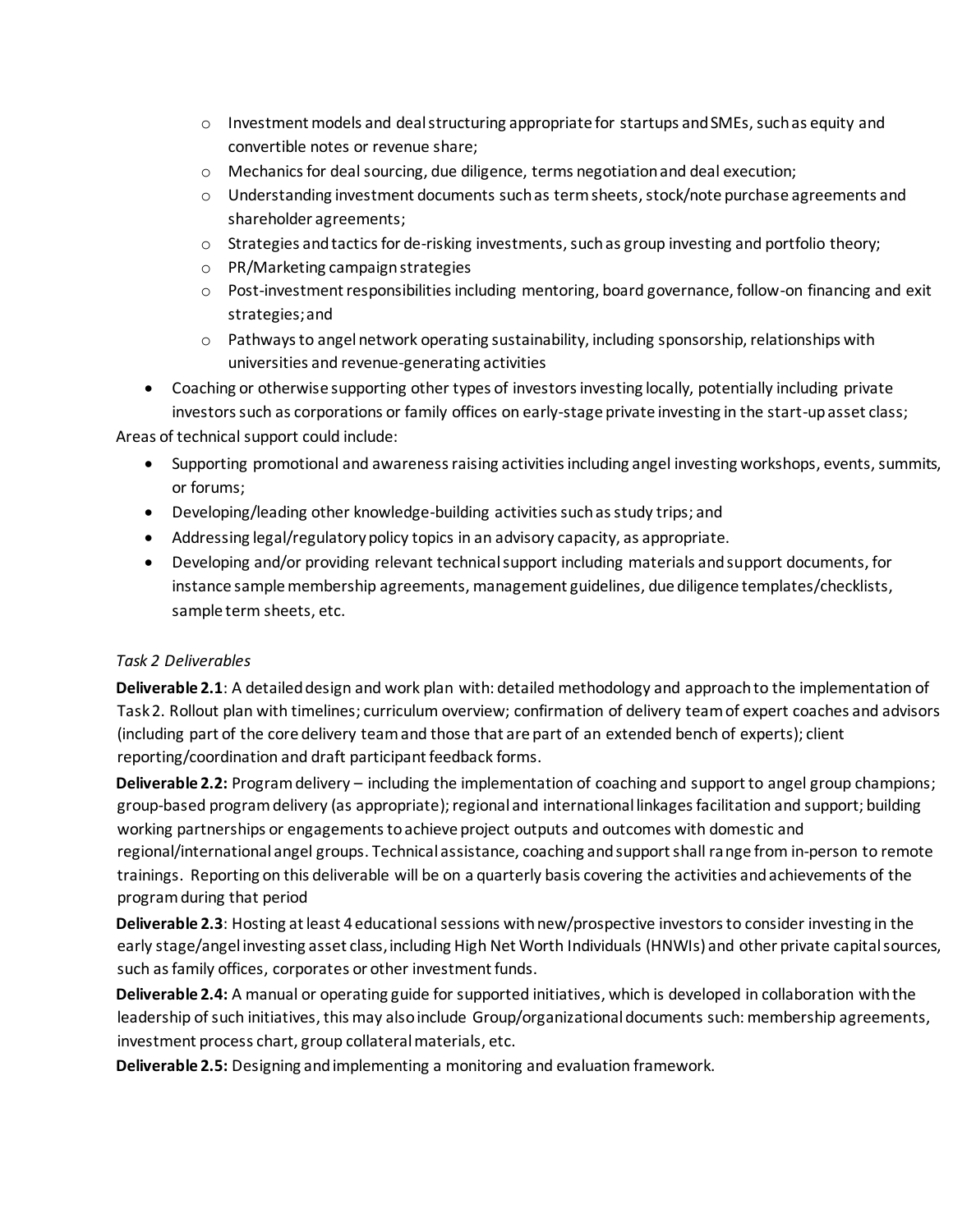**Deliverable 2.6:** Periodic reporting on implementation progress at both the individual angel group level monthly) and overall PAID program level (quarterly), including flagging issues/challenges in implementation and suggested refinements/pivots. This includes Beneficiary feedback forms from technical assistance provided to angel groups champions and members.

**Deliverable 2.7:** Phase 1 completion report including lessons learned during implementation and a proposed roadmap and methodology for Phase 2.

# **5) SPECIAL TERMS AND CONDITIONS**

Activities during the primary implementation period will include a mix of in-country and remote activities and the Firm/Consortium will undertake a minimum of quarterly (4) visits to Palestine. Visits could include in-country delivery of workshops, mentoring, facilitating investor meetings with startups, and other engagements with angels and other investors.

The Firm/Consortium will be responsible for:

- Establishing a project schedule and setting development and implementation target milestones for the Angel Investment Development Program by which IPSD can measure the program's progress and effectiveness;
- Establishing a set of indicators to measure investor and angel group support activities, influence in the early stage investing market development and effectiveness;
- Packaging and collating training curriculum content and materials for online accessibility (where appropriate) and for transfer to IPSD resource repository;

In the context of the assignment, the consultancy firm/consortium will work closely with IPSD to conduct the PAID TA program, and the DAI/PIA should be copied in all correspondence with other project stakeholders. The following conditions should also apply:

- The consultancy firm/consortium to submit an initial inception report within 10 business days of contract signing which should give the proposed work plan, timeline, and payment schedule against interim milestones and a schedule of deliverables. A more detailed Inception report will be due 4 weeks from contract signing specific to Task 1 and Task 2.
- Setting and achieving targets regarding participation in the training program and completing assignments by Beneficiaries.
- All deliverables must be reviewed and approved by IPSD.
- All deliverables must be delivered in electronic MS Word, PowerPoint, and PDF Formats (and other formats as mutually agreed).
- Final deliverables must be delivered in the English language, and in the Arabic language as well, if required.
- The consultancy firm/consortium is required to submit progress report to the IPSD summarizing completed tasks, delayed tasks, issues and risks, and next steps on a monthly basis.

# **6) NATURE AND MODE OF DELIVERY**

While the program may include a structured training/awareness raising component, the coaching and technical assistance provided to new and established angel investing initiatives should be on a bespoke and customized basis,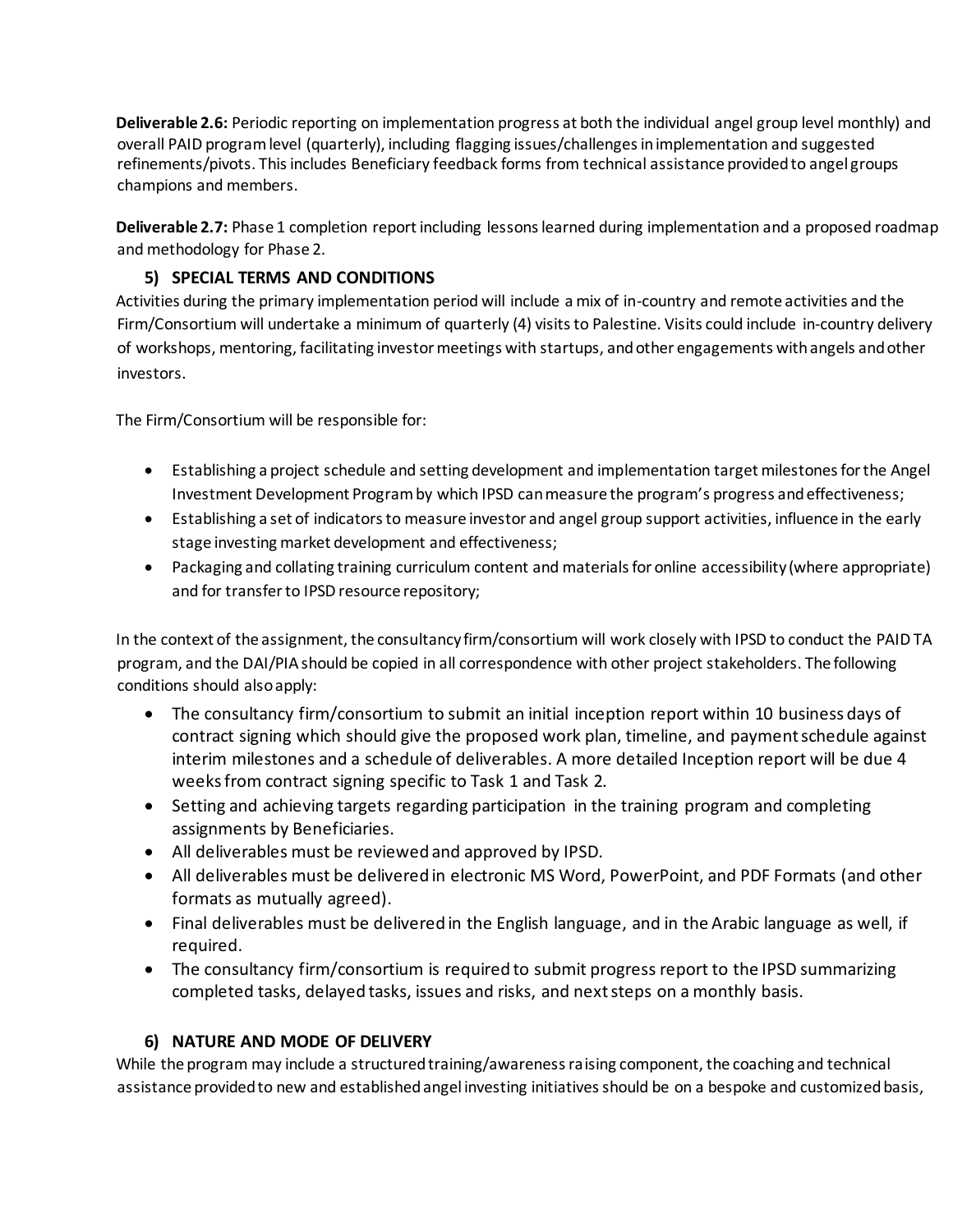with a goal to enable these initiatives to periodically review startups and invest in promising ones. Additional specific support shall be provided on an Ad Hoc basis according to the needs raised by the investors and by IPSD.

# **7) DATA CONFIDENTIALITY/DATA OWNERSHIP**

All data collected under this PAID training program including the documentation about the data and its collection methodology will be the property of DAI and the World Bank. The consultancy firm/consortium must protect the confidentiality of the Beneficiaries and individuals participating in the training programs at all stages. The consultancy firm/consortium must ensure that data or the documentation referred to above, collected or compiled under this SOW, are not distributed for commercial or non-commercial purposes to third parties, nor will they be used by the consultancy firm/consortium, their staff and/or consultants, or their sub-contractors for purposes other than those expressly stated in this SOW, and agreed according to the consultancy firm/consortium's technical proposal, without the written approval of DAI prior to, during, or after completion of the assignment.

DAI will have a non-exclusive right to utilize any materials developed under this assignment.

# **8) QUALIFICATIONS OF CONSULTING FIRM**

The firm/consortium selected for the implementation of the above assignments should possess the following:

- **Overall Capabilities and Relevant Expertise of the Firm/Consortium**
	- o Minimum five years of experience in similar activities, with a track record for providing early stage/angel investment development training and coaching, especially with experience in emerging markets
	- $\circ$  Consortium principals should have experience as angel/early-stage investors with a track record of making and exiting investments
	- o Comprehensive knowledge of startup business life cycle and business development trajectories, especially for digital technology companies, and early-stage investment structuring
	- o Deep knowledge of angel group operating structures and business models
	- o Strong understanding of legal/regulatory guidelines for early-stage private equity investing
	- $\circ$  Deep appreciation for entrepreneurial ecosystems and the roles of diverse stakeholders and community enablers
	- o Working knowledge of technology sectors, especially in MENA
	- o Background in matching technology startups with investors
	- $\circ$  Experience coaching executive level professionals and building organizational capacity are pluses
- **Ability to Design and Deliver Engaging Training & Coaching Programs**
	- o Robust catalogue of angel investor training materials, as indicated above
	- o Thoughtful strategies for engaging with new early stage/angel investors to attract them to the start-up tech asset class and developing tailored resources and support that consider local context, economic/market conditions, and investor sophistication
	- o Capacity to integrate regional information/current affairs, regional-specific practices, and emerging opportunities (e.g., diaspora investing or crowdfunding) into training curriculum and institutional strategy.
	- $\circ$  Commitment demonstrated by program design elements to engage angels/investors in ongoing coaching/mentoring to empower and inspire angel commitment
	- o Local presence to facilitate the delivery of the program.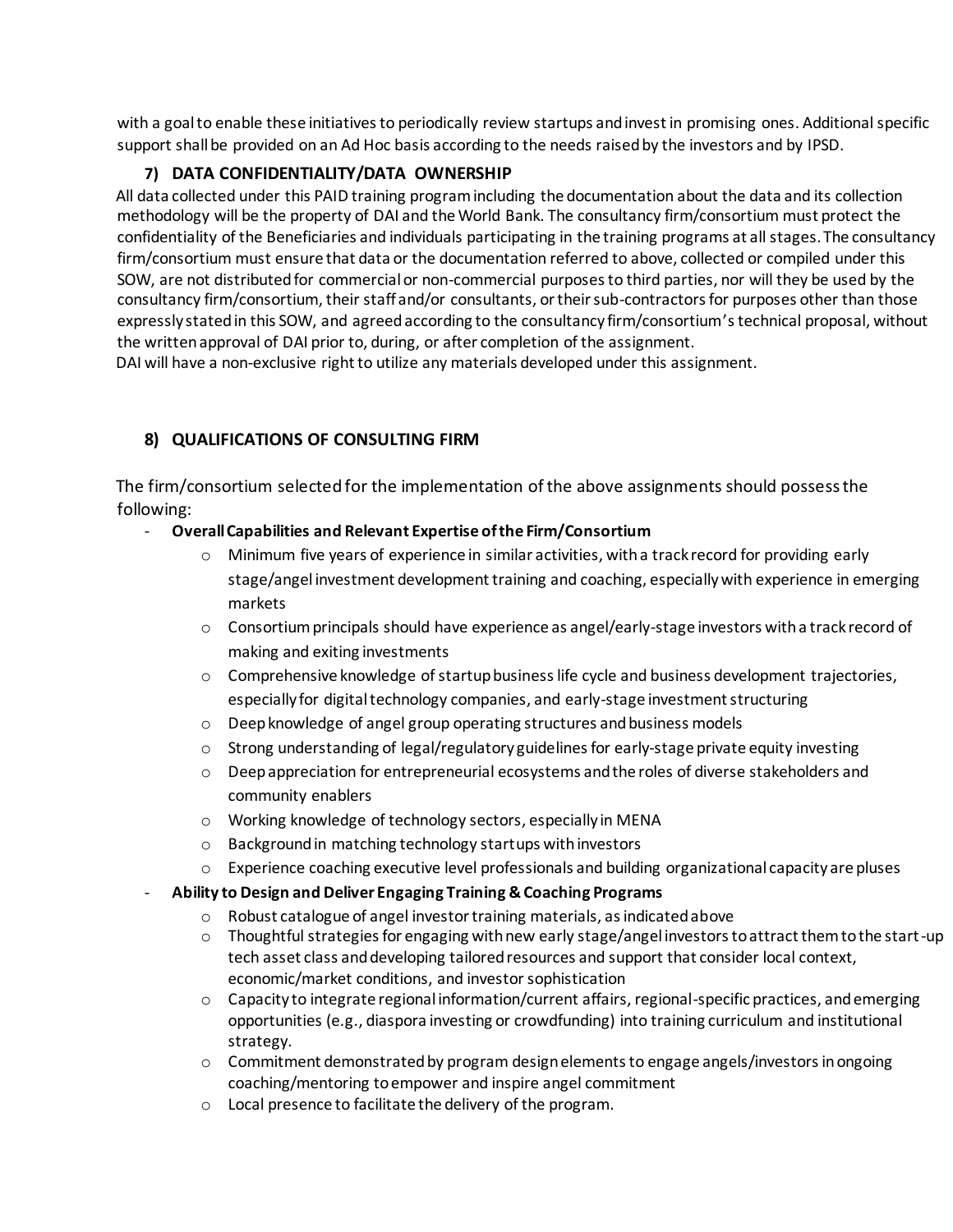#### - **Firm Leadership and Implementation Team**

- $\circ$  Experienced professionals with strong leadership skills and high levels of integrity
- $\circ$  Ability to support IPSD vision clearly and to execute the strategy provided in the training and consulting plan
- $\circ$  Excellent project management capacities with ability to execute the technical, advisory, and reporting components within specified timeframes and budgets
- $\circ$  The consultancy firm/consortium must have an administrative and technical staff to manage events and develop the necessary setup and technical resources.
- o Ability to be agile and adaptive in the fluid COVID-19 environment.
- o Open and collaborative communication and engagement style.
- **Strong and Relevant Networks (local and international)**
	- o Access to international network of investors and mentors who can increase connectivity and knowledge access for investors
	- $\circ$  Links to potential partners in the international tech start-up/early-stage investor communities, including incubator/accelerators, venture capital investors, angel groups, business and technical experts, policy experts, and research and development organizations
	- o Availability of trainers/sub-contractors, as well as local client-facing staff that are fluent in spoken and written in both the Arabic and English languages.
- **Monitoring & Evaluation Capacity**
	- $\circ$  Experience executing a comprehensive M&E strategy, including collecting and compiling data, survey design, and analysis

#### **9) Qualifications for Coaches and Subject Matter Experts**

The trainers proposed by the consultancy firm/consortium must meet the following minimum qualifications: